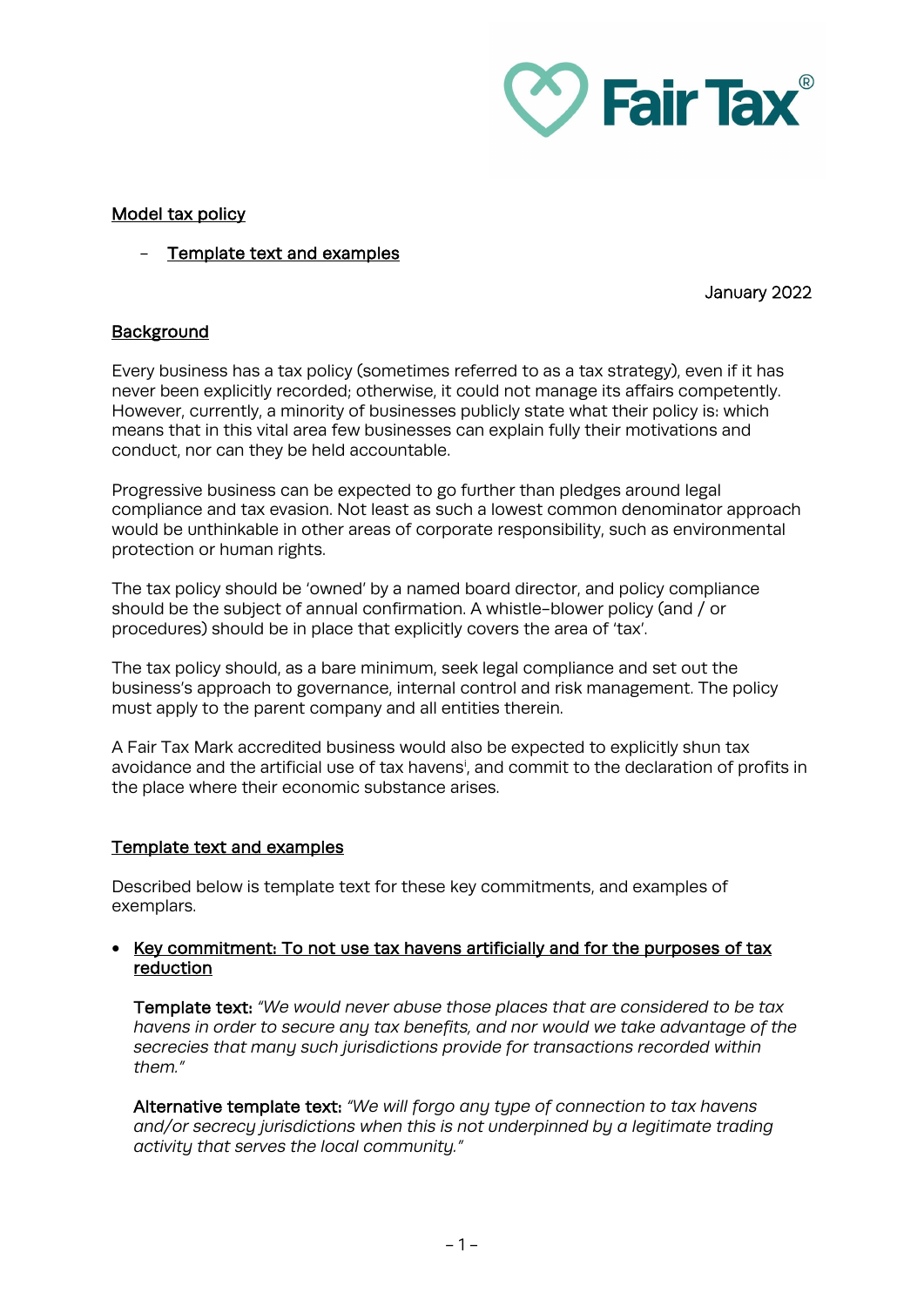

Exemplar: [Timpson's Fair Tax Mark Statement \(at July 2021\)](https://www.timpson.co.uk/media/wysiwyg/PDF/Timpson_Holding_-_Fair_Tax_Mark_Statement_July_21_.pdf) states: *"We believe tax havens undermine the UK's tax system. As a result, whilst we may trade with customers and suppliers genuinely located in places considered to be tax havens, we will not make use of those places to secure a tax advantage, and nor will we take advantage of the secrecy that many such jurisdictions provide for transactions recorded within them."*

# • Key commitment: To follow the spirit as well as the letter of the law, and not structure transactions and operations artificially for the purpose of avoiding tax

UK template text: *"We will never seek to use those options made available in tax law, or the allowances and reliefs that it provides, in ways that are contrary to the spirit of the law. We will never undertake specific transactions with the sole or main aim of securing tax advantages that would otherwise not be available to us based on the reality of the trade that we undertake. As a result, we will never undertake transactions that would require notification to HM Revenue & Customs under the Disclosure of Tax Avoidance Schemes Regulations or participate in any arrangement to which it might be reasonably anticipated that the UK's General Anti-Abuse Rule might apply."*

Multinational template text: *"We will adhere to both the spirit and letter of all the tax laws in each countru that we operate within. We would not participate in any marketed or abusive tax avoidance schemes that are likely to fall foul of the domestic tax avoidance legislation of any country in which the business operates."*

Exemplar: [Lush's Company Tax Policy \(at June 2021\)](https://weare.lush.com/lush-life/our-policies/company-tax-policy/) states: *"We believe not only in paying tax in accordance with all relevant laws and regulations in the territories in which we operate but also in not using complicated tax loopholes to take advantage of legal but essentially questionable tax schemes"* and *"We believe local companies should claim the proper statutory reliefs in the countries in which they operate and should never use marketed or abusive tax avoidance schemes"*.

#### • Key commitment: To declare profits in the place where their economic substance arises

Template text: *"We are committed to paying the appropriate taxes that we owe by seeking to pay the right amount of tax, in the right place, and at the right time. We aim to do this by ensuring that we report our tax affairs in ways that reflect the economic reality of the transactions that we undertake during the course of our trade."*

Exemplar: [Marshalls' Tax Policy \(at October 2020\)](https://media.marshalls.co.uk/image/upload/fl_attachment/v1605259110/Tax-Policy-Statement-Nov-2020.pdf) states that it: *"Will seek to declare profits in the place where their economic substance arises."*

More generally, the Fair Tax Foundation has produced a tax policy of its own<sup>ii</sup>, and this serves as a good template for UK Small and Medium (SME) sized business. This states:

*"We are committed to paying all the taxes that we owe in accordance with the spirit of all tax laws that apply to our operations. We believe that paying our taxes in this*